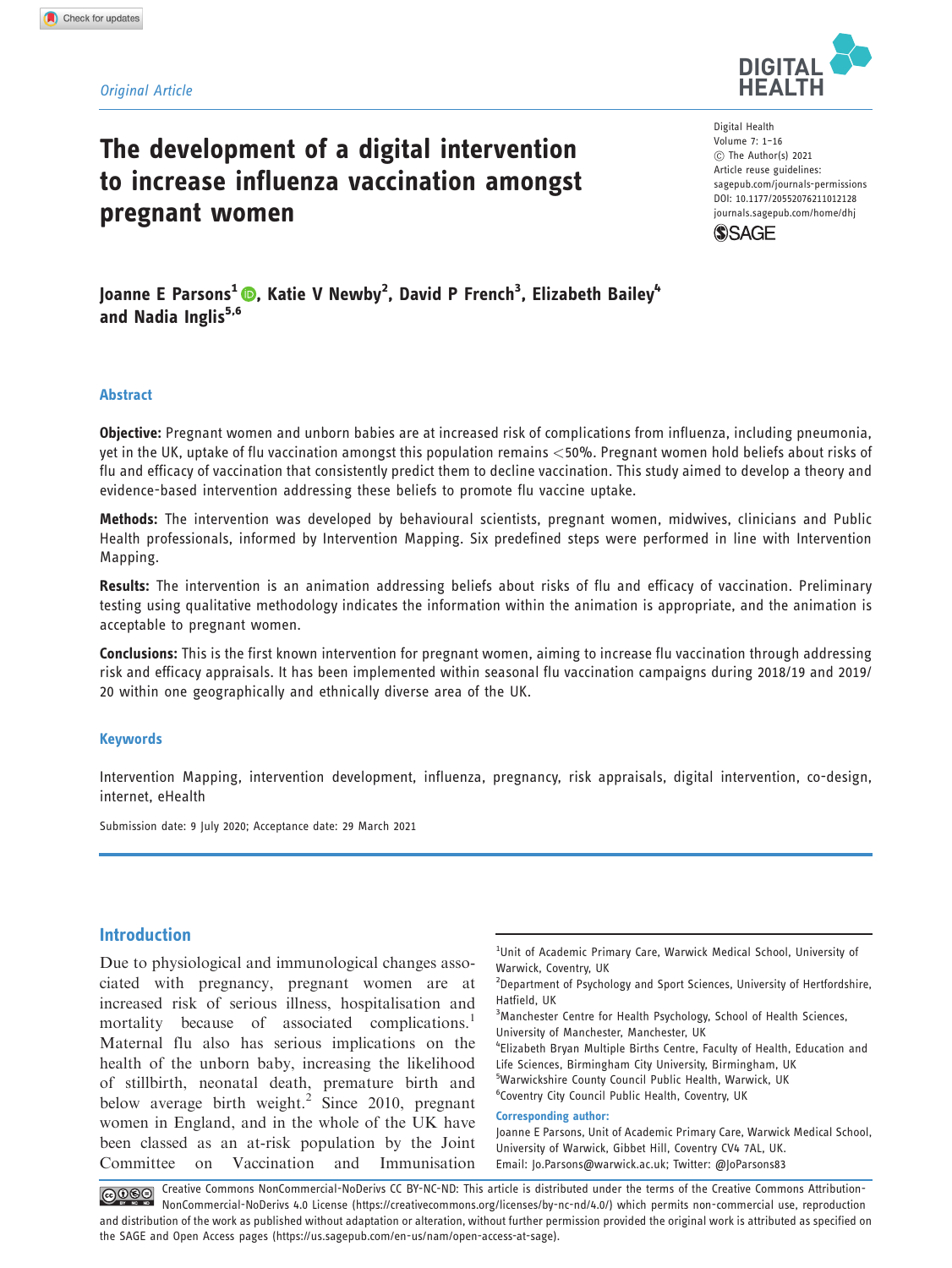$(JCVI)^3$  and are routinely offered annual, free flu vaccinations. Flu vaccinations have been proven to be safe at any stage of pregnancy<sup>4</sup> and generally have a good record of effectiveness.<sup>5</sup> Despite this, uptake of the seasonal flu vaccination amongst pregnant women has consistently fallen short of the 75% target since it was set, with only 45.2% of pregnant women receiving the flu vaccination during the most recent 2018-19 flu season in England.<sup>6</sup> Socio-demographic factors may impact the uptake of flu vaccination.

Previous literature has shown that pregnant women who are of non-white ethnicity, at or below the poverty line, and with a lower educational level were less likely to receive the flu vaccination.<sup>7–9</sup> Other barriers to vaccination amongst pregnant women include fears around the safety of the flu vaccination, including per-<br>ceived risks to themselves or their unborn baby,<sup>2,7</sup> a ceived risks to themselves or their unborn baby, lack of recommendation from a GP or midwife, $2,9,10$ and differing organisational strategies and interventions offered by healthcare providers. $11,12$ 

Risk appraisals are defined as 'people's beliefs about a potential harm'.<sup>13</sup> Health Psychology theories (such as the Health Belief Model,<sup>14</sup> Protection Motivation Theory,<sup>15</sup> and the Extended Parallel Processing Model<sup>16</sup>) propose that protective behaviours can be increased through increasing individuals' beliefs about the risk of harm. Recent meta-analytic evidence indicates that increasing risk appraisal may be a potentially effective way to increase vaccination uptake albeit with small effects.<sup>17–19</sup> Efficacy appraisals are perceptions made by an individual, consisting of response efficacy; the 'ability of the recommended behaviour in reducing the threat', and self-efficacy; 'beliefs about one's ability to perform the risk-reducing behaviour'.<sup>13</sup> Health Psychology theories suggest that under circumstances where the target populations' efficacy appraisals for the recommended behaviour are either low or unknown, efforts should be made to increase these in conjunction with risk appraisals to avoid occurrence of a counterproductive effect on the health behaviour.<sup>15,16</sup> This counterproductive effect is theorised to occur when people's beliefs about the risk of harm are heightened but they feel either unable to perform the required behaviour to remove that threat or that the recommended action is ineffective.

Technology use and accessibility is advancing rapidly, with 87% of all adults using the internet daily or almost daily during 2019, and with almost two thirds of households in the UK having access to mobile broadband.<sup>20</sup> These statistics reflect growing acceptability and familiarity with the internet, indicating that digital interventions are likely to be an engaging and widereaching mode of delivery for health interventions. Advantages of digital interventions include the flexibility of delivery (both in terms of location and time) and

anonymity. $2^1$  Furthermore, digital interventions have been found to be effective in reaching people who are less inclined to access face-to-face interventions, and when the content is of a sensitive or personal nature.<sup>22</sup>

In addition to evidence indicating that digital interventions are likely to have good reach, recent research has also demonstrated their efficacy in increasing the uptake of a range of health promoting behaviours including smoking cessation amongst pregnant women, self-management of asthma symptoms and physical activity and diet in cancer patients.23–25 Interventions using digital methods of delivery expand the possibilities of communicating risk information, and have the advantage of easy distribution and wide reach due to the pervasive nature of internet use.

Previous research shows that risk messages that are visual and engaging are more effective in changing appraisals of risk.<sup>26</sup> In addition to this, risk information that is provided purely statistically, is not reliably understood. $27$  The use of an animation or video providing narrative and engaging material, rather than listing facts and statistics alone, is likely to be an effective approach to motivate a change in behaviour. Interventions that use vivid images and scenario based information, have been shown to be more effective at increasing appraisals of risk, and the subsequent adoption of preventative behaviour.<sup>28,29</sup> Furthermore. visual content may elicit feelings such as worry about the potential dangers flu can cause. In line with the Risk as Feelings theory, engaging with a visual intervention may trigger anticipatory emotions which motivate the individual to carry out the protective behaviour, $30$  which in this case may encourage the individual to make the decision to have the vaccination. Such interventions can include visual and engaging elements, and have the potential to trigger anticipatory feelings of worry, making a visual intervention a reasonable format for an intervention to target flu vaccination uptake amongst pregnant women.

In 2014, Coventry University was approached by Warwickshire County Council (WCC) and Coventry City Council (CCC) public health departments and commissioned to develop an animation for pregnant women on flu and the flu vaccination. The aim specifically was to develop an intervention (in the form of an animation) that could be used as one part of a wider annual flu vaccination campaign to increase flu vaccination uptake locally amongst this at-risk population. Uptake across Coventry and Warwickshire is similar to national uptake, with 48.4% of pregnant women receiving the flu vaccination during 2018/19 in Coventry and Warwickshire. $31$  Involving the target audience in the design and development of an intervention (also known as co-design), has been shown to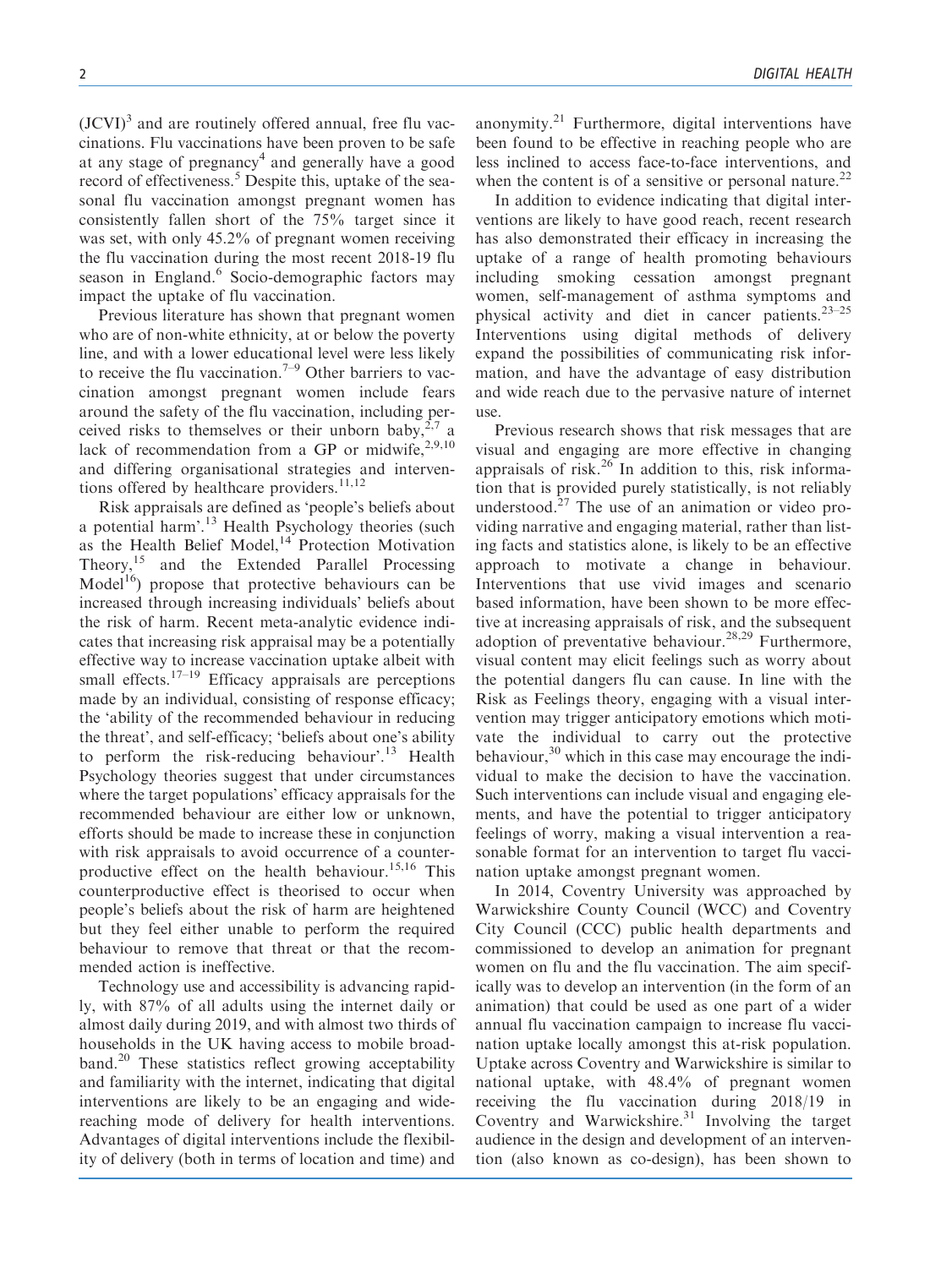result in improvements in the relevance and appropriateness of the finished intervention.32 This article describes the development of the animation; the first known intervention aiming to increase the uptake of the flu vaccination amongst pregnant women by targeting risk and efficacy appraisals.

# Method

### **Overview**

The current intervention (referred to from this point onwards as 'the animation') was designed using the Intervention Mapping framework.<sup>33</sup> Intervention Mapping is an approach to the development of theory- and evidence-based health behaviour change interventions, with an emphasis on the benefit of community participation, and involves six iterative steps and takes an ecological approach to develop multilevel interventions. $34$  Intervention Mapping fits in to the Medical Research Council (MRC) guidelines for developing complex interventions.<sup>35</sup> Table 1 shows the steps involved in Intervention Mapping.

Multiple methods are applied across a series of steps based on Intervention Mapping. These methods, described below, include primary research, secondary research and consultation, and were applied and revisited throughout the development of the intervention.

# Step 1: Needs assessment

The research team consisted of two behavioural scientists with experience in intervention development and health research. The research team were responsible for developing the content of the animation, and making design and content decisions throughout.

Health psychology theories,  $14-16$  and meta-analyses that examined the influence that risk and efficacy appraisals have on behaviour $17-19$  were used to inform the selection of behavioural determinants to target, that would work to increase risk appraisals. Recent evidence shows that current interventions are not effective in increasing vaccination intention or behaviour. It was noted that many of these interventions did not target an increase in efficacy appraisals, which may have led to interventions having a counterproductive effect on behaviour.<sup>36</sup>

Review of existing literature revealed that little was currently known about how pregnant women perceive the risk of flu and the benefit of the flu vaccination. Qualitative work, consisting of interviews with 24 pregnant women, recruited from hospital antenatal clinics and social media sites was conducted to fill a gap in the current research by providing insight into the beliefs (categorised using the Illness Risk Representation (IRR) Framework<sup>37,38</sup> to establish what beliefs are underlying estimates of likelihood and severity of flu.<sup>39</sup>

### Step 2: Defining the intervention objectives

The intervention goal was discussed by the steering group and agreed upon. The steering group consisted of the research team, plus an additional health psychologist, a Midwife and Research Fellow and a Consultant in Public Health from the local authority. The research team discussed the intervention goal, and what was required by individuals to achieve this goal, and subsequently identified the performance objective. The performance objectives were discussed and confirmed with the steering group.

Developing the matrix of change objectives. A matrix of change objectives (see Table 2) containing the beliefs that need to change, related to each determinant (risk and efficacy appraisal) in order to change the performance objective was developed by the research team.

# Step 3: Designing the intervention

During initial planning, WCC and CCC conveyed their requirements. They specified that they would like the amination to include clear 'plain English' information on the risk of flu during pregnancy, and how the flu virus causes flu. They also required that factual information about flu was provided that was consistent with their existing public health campaigns. In parallel with capturing the requirements of the commissioners, the team set about identifying active intervention content capable of achieving changes in risk and efficacy appraisals.

Selection of behaviour change techniques. The Behaviour Change  $Taxonomy^{40}$  was consulted by the research team to identify suitable Behaviour Change Techniques (BCTs) to change the selected determinants of vaccination (risk and efficacy appraisal). This process was further informed by the results of a recent consensus exercise conducted by experts in the field, $41$ in which the level of agreement for the links between BCTs and mechanisms of action was established. In this exercise, consensus was considered to have been reached if 80% or more agreement in the exercise was achieved. This allowed the research team to identify and select BCTs (where there was  $=$  >80% agreement that the technique could change risk and/or efficacy) for inclusion in the animation, which helped to shape the content of the animation (by ensuring that each BCT was addressed by elements of the animation). The research team checked throughout the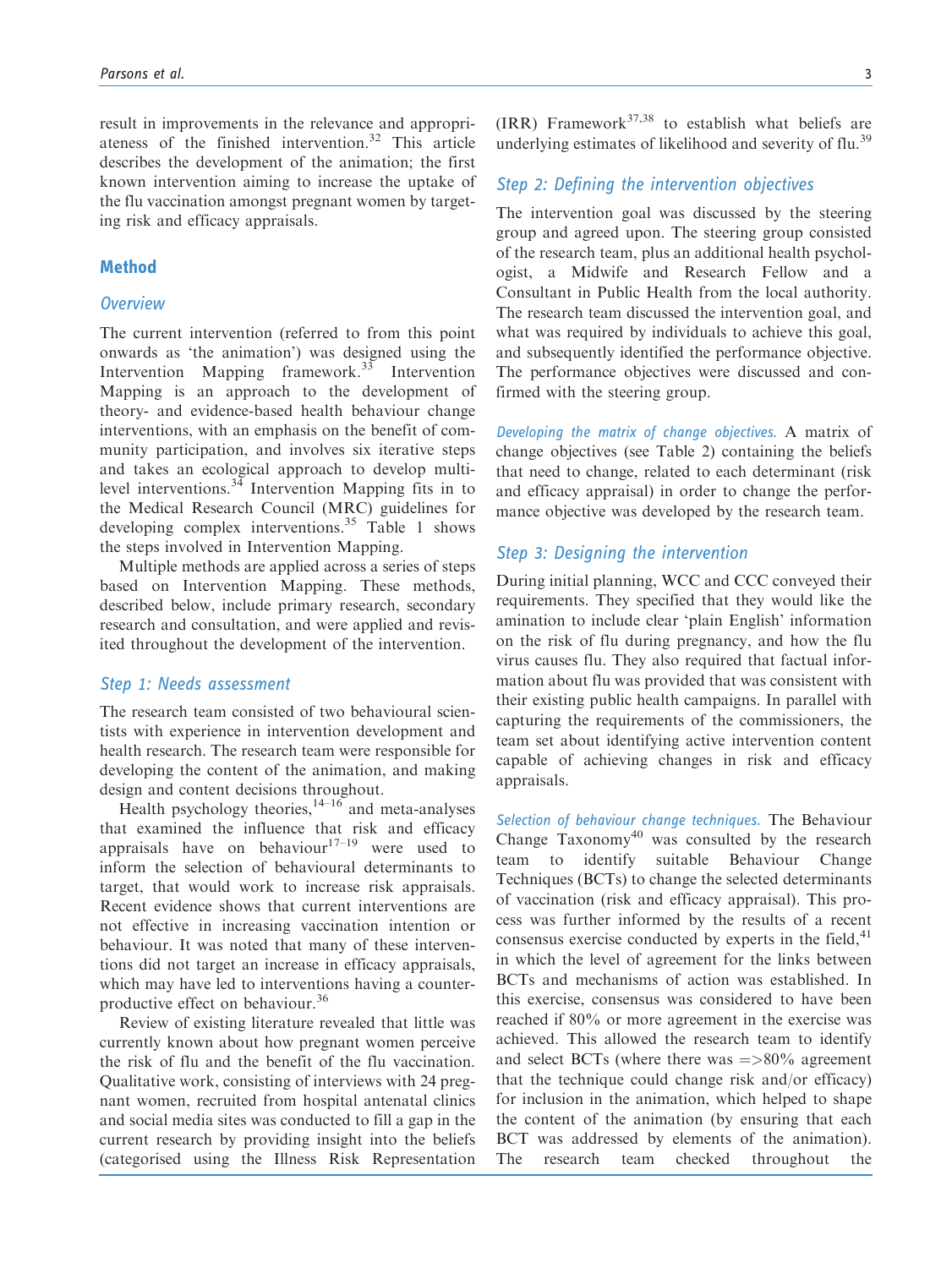| Aims                                    | Identify the problem, the target behaviour and<br>Establish early ideas about the content and<br>dissemination of the animation.<br>the population.        | Examination of previous evidence to identify<br>Early consultation to establish if plans and<br>determinants of flu vaccination uptake.<br>ideas were appropriate. | Examination of relevant theory and evidence.                                                    | Establish accuracy of clinical information within<br>the script, and the full draft of the animation.<br>structure of the animation and suitability of<br>Get feedback on the colouring, characters and<br>understandable in full animation draft. Get<br>Establish if the depictions of characters and<br>feedback on colouring, characters script<br>content and structure of the animation.<br>inside body views were acceptable and<br>the script content. | Establish if pregnant women feel that the pro-<br>Establish if midwives feel that the proposed<br>posed dissemination is appropriate.<br>dissemination is appropriate. |                                                                                                         |
|-----------------------------------------|------------------------------------------------------------------------------------------------------------------------------------------------------------|--------------------------------------------------------------------------------------------------------------------------------------------------------------------|-------------------------------------------------------------------------------------------------|----------------------------------------------------------------------------------------------------------------------------------------------------------------------------------------------------------------------------------------------------------------------------------------------------------------------------------------------------------------------------------------------------------------------------------------------------------------|------------------------------------------------------------------------------------------------------------------------------------------------------------------------|---------------------------------------------------------------------------------------------------------|
| Consultation methods used               | Consultation with experts<br>Steering group meetings                                                                                                       | Pregnant women's working<br>Steering group meetings<br>group meetings                                                                                              | Steering group meetings                                                                         | Pregnant women's working<br>Consultation with experts<br>Midwife working group<br>group meetings<br>meetings                                                                                                                                                                                                                                                                                                                                                   | Pregnant women's working<br>Midwife working group<br>group meetings<br>meetings                                                                                        |                                                                                                         |
| Brief description of step               | text, population, setting and<br>Conduct a needs assessment<br>to create a logic model of<br>the problem. Define con-<br>community for the<br>intervention | and change objectives are<br>Specifies who and what will<br>be changed by the inter-<br>objectives, determinants<br>vention. Performance<br>defined.               | Designing the intervention by<br>matching theory and evi-<br>dence to the change<br>objectives. | Pre-test, refine and produce<br>Prepare program messages,<br>materials and protocols.<br>necessary materials                                                                                                                                                                                                                                                                                                                                                   | how it will be implemented<br>intervention, and consider<br>Identify who will use the                                                                                  | Write a plan for evaluation of<br>the intervention, including<br>indicators and assessment<br>measures. |
| Name of step in current<br>intervention | Needs Assessment                                                                                                                                           | Intervention<br>Objectives<br>Defining the                                                                                                                         | Intervention<br>Designing the                                                                   | Intervention<br>Producing the                                                                                                                                                                                                                                                                                                                                                                                                                                  | the<br>Implementation of<br>Intervention                                                                                                                               | Evaluation of the<br>Intervention                                                                       |
| Name of step                            | Logic Model of the<br>Problem                                                                                                                              | Program Outcomes and<br>Objectives and Logic<br>Model of Change                                                                                                    | Program Design                                                                                  | Program Production                                                                                                                                                                                                                                                                                                                                                                                                                                             | Implementation Plan<br>Program                                                                                                                                         | Evaluation Plan                                                                                         |
| Step                                    | Step 1                                                                                                                                                     | $\sim$<br>Step:                                                                                                                                                    | $\sim$<br>Step                                                                                  | 4<br>Step                                                                                                                                                                                                                                                                                                                                                                                                                                                      | 5<br>Step                                                                                                                                                              | Step 6                                                                                                  |

Table 1. Steps of Intervention Mapping (Bartholomew 2016).

Table 1. Steps of Intervention Mapping (Bartholomew 2016).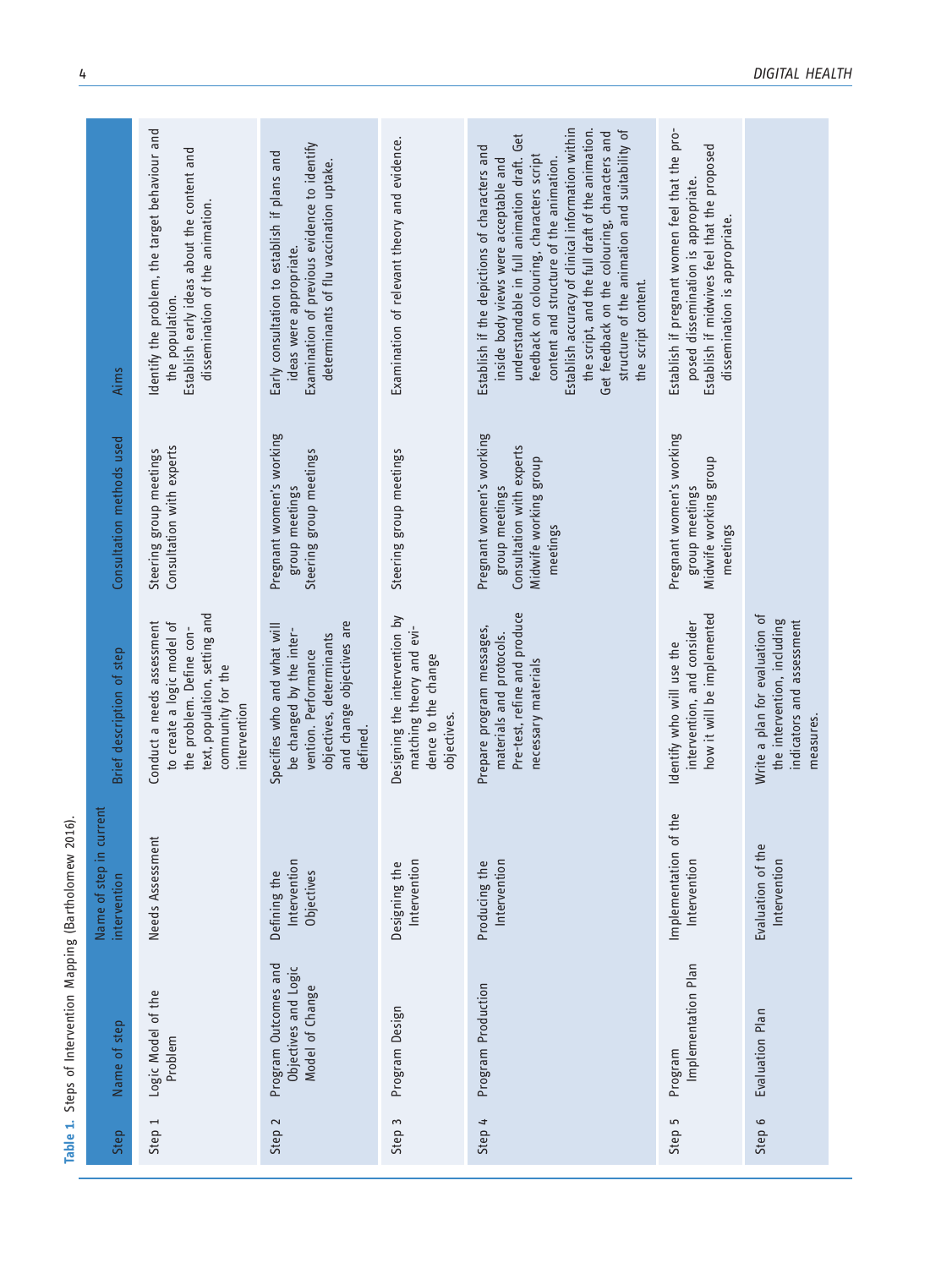development process to ensure that the BCTs chosen were still present in the animation.

Consultation with experts. A workshop with experts was run to generate ideas for the practical applications (components of the animation that convey the messages) that will target the change objectives. Experts were presented with information about the need for the animation, and preliminary plans for it, and were asked to provide feedback and thoughts on the proposed content and structure. Experts attending the workshop were those working in pregnancy related public health research, and in the design and implementation of Public Health interventions. Attendees of the workshop included two behavioural scientists, a midwife, a Health Protection Officer, and four representatives from Public Health England and Coventry and Warwickshire Clinical Commissioning Group. A workshop was also held with pregnant women (recruited to participate in patient and public involvement (PPI) activities from hospital antenatal clinics) to discuss the suitability of the proposed practical applications. Both experts (Clinicians, Public Health Professionals and Midwives) and pregnant women were also consulted repeatedly at various points throughout the design and development of the animation process.

### Step 4: Producing the intervention

Development of content. The agreed practical applications resulted in six components of the animation being specified. The development of each component and content for each was informed by extensive consultation with pregnant women, midwives, clinicians and Public Health professionals.

A design company was commissioned to create the animation following open tender and interview process. The successful design company worked closely with the research team to develop the look and content of the animation. In total, 14 pregnant women, ten midwives, four clinicians and four public health professionals commented on and provided input at various stages of the development of the animation. Consultation was sought a number of times with these groups about the content, the visual representation of the flu virus and the characters, the wording of the script and the structure and ordering of the animation. Some of the changes that were made to the animation, as a result of the consultation included changes to the colouring of the characters and the background, changes to the voices used for some of the characters and changes to the ordering of the components in the animation. All feedback from consultation was discussed by the research team, and any decisions were made after consultation with the wider steering group.

Acceptability study. Qualitative interviews with twelve pregnant (or recently pregnant) women (recruited from earlier qualitative work, and via social media) were conducted to find out the acceptability of the animation prior to making final changes. Institutional ethical approval was received for this study. Participants all provided consent prior to interviews. A total of twelve pregnant or recently pregnant participants were interviewed, either face to face or using remote video calling. Participants were asked to watch the animation (either on researchers' laptop in face-to-face interviews, or by being sent the animation by email immediately before the interview). Thoughts on the content, length and information within the animation were gathered and responses were analysed using content analysis.

### **Results**

### Step 1: Needs assessment

Overview. The priority population for the animation was determined as all pregnant women, shown in the Logic model of the problem (Figure 1).

It was intended from the outset was that the animation would form part of a wider flu campaign delivered by Warwickshire County Council (WCC) and Coventry City Council (CCC).

Evidence review. Table 2 shows the determinants that were identified as the basis for the animation, informed by health psychology theories<sup>15,16</sup> and a review of existing literature. A review of the evidence included metaanalyses $17-19$  that found that increasing risk appraisals (specifically estimates of vaccination severity and likelihood) are potentially effective in increasing vaccination uptake (although with small effects).

Qualitative work, consisting of interviews with 24 pregnant women, (each lasting between 20 and 60 minutes) aiming to further understand the beliefs pregnant women hold about flu and the flu vaccination provided information about what determinants would be targeted by the animation. Thematic analysis was conducted on interviews, using the Illness Risk Representation framework $37,38$  to categorise beliefs that pregnant women hold about flu and the flu vaccination, it was established that these women felt that being pregnant did not increase their vulnerability to flu and were largely unaware of the consequences it could cause for themselves and their unborn baby. They also often believed that the vaccination could cause ill-health, and that it was a live vaccine.<sup>39</sup> This informed determinants that the animation will target in an attempt to change risk and efficacy appraisals, and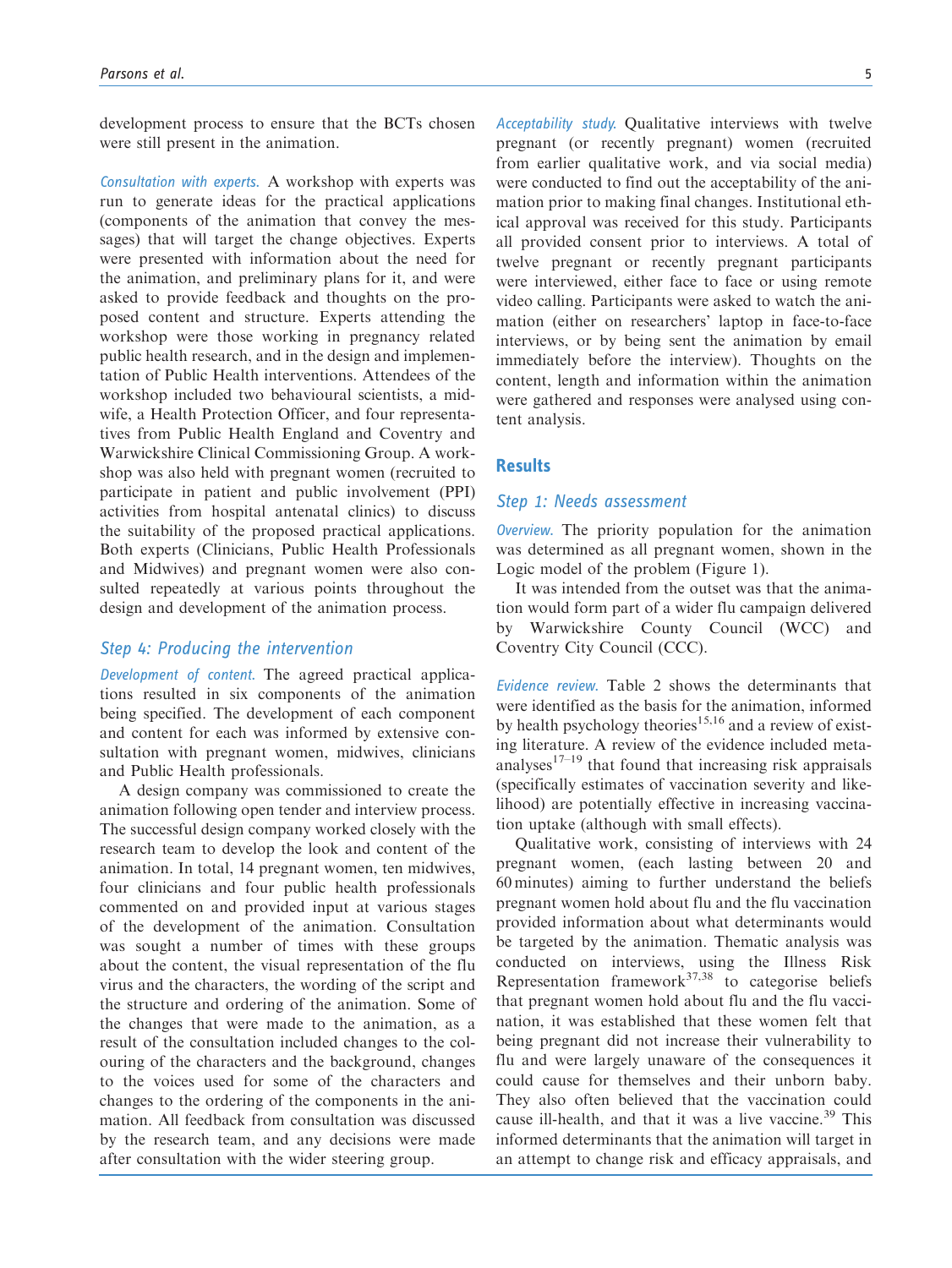

Figure 1. Logic model of the problem.

subsequently increase the uptake of flu vaccination in this population.

# Step 2: Defining the intervention objectives

# Establishing intervention goal and programme objectives.

The intervention goal was agreed as 'all pregnant women to have the flu vaccination each flu season.' The performance objective was confirmed as 'pregnant women decide to have the flu vaccination'.

Developing the matrix of change objectives. Table 2 contains the matrix of change objectives agreed upon for the animation.

### Step 3: Designing the intervention

Selecting behaviour change techniques. Table 3 contains the BCTs that were selected for inclusion in the animation.

Consultation workshops. Feedback from the workshop conducted with experts, and from the workshop with pregnant women to generate ideas about the design of the animation, resulted in a set of ideas about the practical applications that would form the content of the animation, and informed the script and storyboard for the animation.

# Step 4: Producing the intervention

Overview. Ideas generated by the workshops led to the identification of six components of the animation. Ideas and content evolved through an iterative process involved considerable input from pregnant women, midwives, clinicians and public health professionals (as described in the Method section). The components of the animation were as follows: 1. Inform pregnant women about how flu can be transmitted; 2. Inform pregnant women about why they are more at risk from flu whilst pregnant; 3. Inform pregnant women about the consequences to themselves and their baby should they get flu; 4. Inform pregnant women what is in the vaccination; 5. Demonstrate to pregnant women how the vaccination is administered; and 6. Demonstrate to pregnant women how the vaccine works to protect them from flu.

Details of finished animation. The basis of the finished animation was the behavioural determinants, and the beliefs that underlie these determinants. The finished animation is approximately four and a half minutes long, and is in full colour. It portrays the physiological changes that take place during pregnancy and explains why this makes pregnant women more susceptible to flu. The animation provides an explanation of what the consequences of flu are to pregnant women, and their unborn babies. It continues by showing the journey of a pregnant women deciding not to have the flu vaccination, how she becomes infected with flu, and the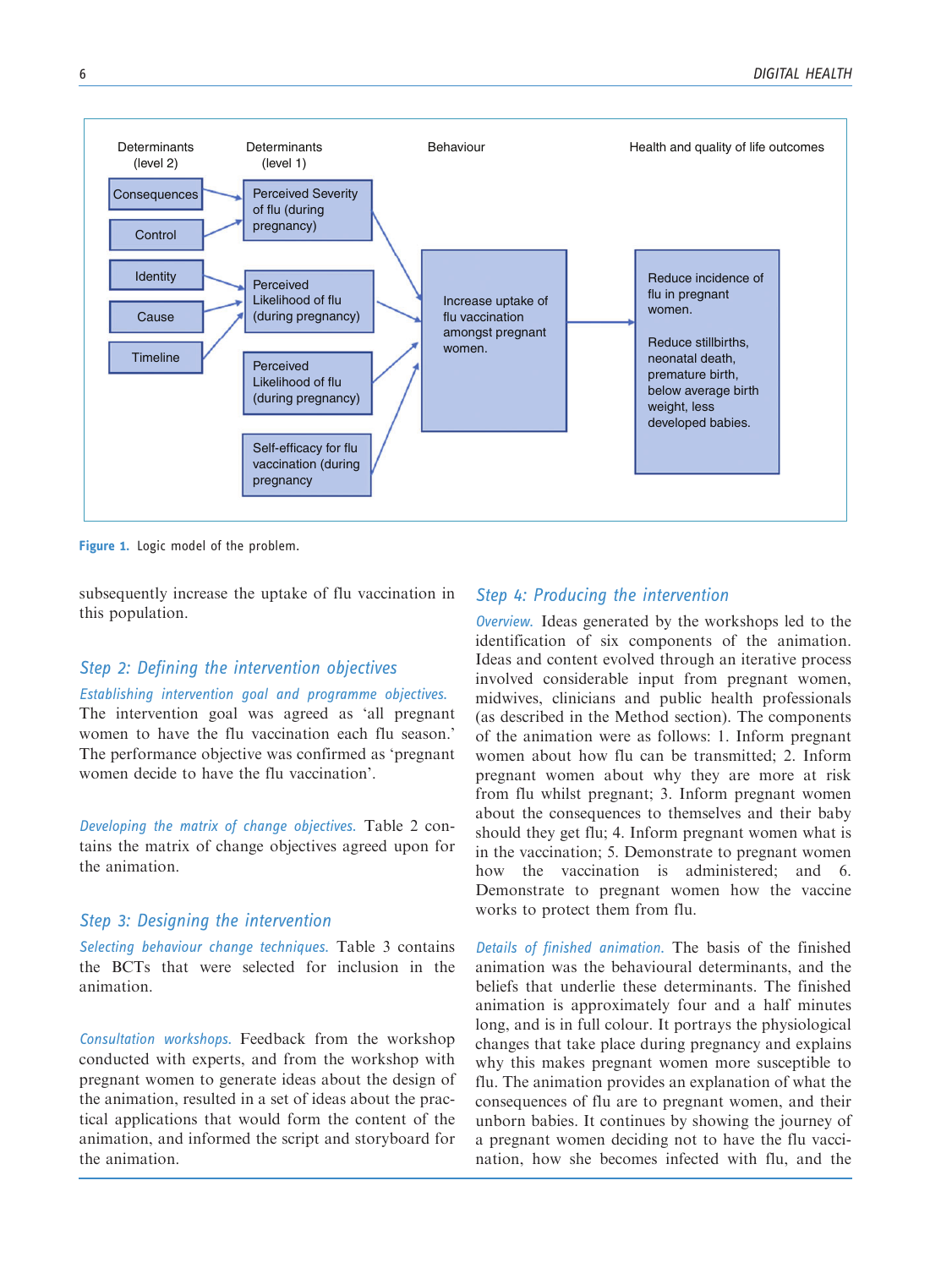|              | Response-efficacy         | Pregnant women will believe that the<br>Pregnant women will believe that the<br>flu vaccine is a deactivated version<br>of the flu virus, and so will not give<br>Pregnant women will believe that the<br>Pregnant women will believe that the<br>flu vaccine does not include artifi-<br>flu vaccine will not cause serious<br>flu vaccine has a good record of<br>effectiveness in preventing flu.<br>cial, dangerous or unknown<br>harm to their baby.<br>ingredients.<br>them flu.                                                |
|--------------|---------------------------|---------------------------------------------------------------------------------------------------------------------------------------------------------------------------------------------------------------------------------------------------------------------------------------------------------------------------------------------------------------------------------------------------------------------------------------------------------------------------------------------------------------------------------------|
|              | Self-efficacy             | that receiving the flu vacci-<br>Pregnant women will believe<br>vaccination at any stage of<br>Pregnant women will believe<br>that they can have the flu<br>nation is easy.<br>pregnancy.                                                                                                                                                                                                                                                                                                                                             |
|              | Increased severity        | Pregnant women will believe that flu<br>Pregnant women will believe that flu<br>Pregnant women will believe that flu<br>can lead to not being able to work,<br>their baby, including miscarriage,<br>can lead to serious consequences<br>premature birth and below aver-<br>to their health, such as hospital-<br>or continue with everyday activi-<br>can cause serious problems for<br>Pregnant women will also believe<br>that flu can be spread to other<br>vulnerable people.<br>age birth weight.<br>isation or death.<br>ties. |
| Determinants | Increased susceptibility  | they are not more protected/ more<br>regnant, due to physiological and<br>ing themselves from catching it is<br>have flu, as a method of prevent-<br>they are more at risk of flu when<br>are<br>not always possible or realistic.<br>Pregnant women will believe that<br>Pregnant women will believe that<br>Pregnant women will believe that<br>intending to avoid people who<br>mmunological changes to th<br>robust from flu because they<br>pregnant.<br>body.                                                                   |
|              | Performance<br>objectives | Decide to have the<br>flu vaccination                                                                                                                                                                                                                                                                                                                                                                                                                                                                                                 |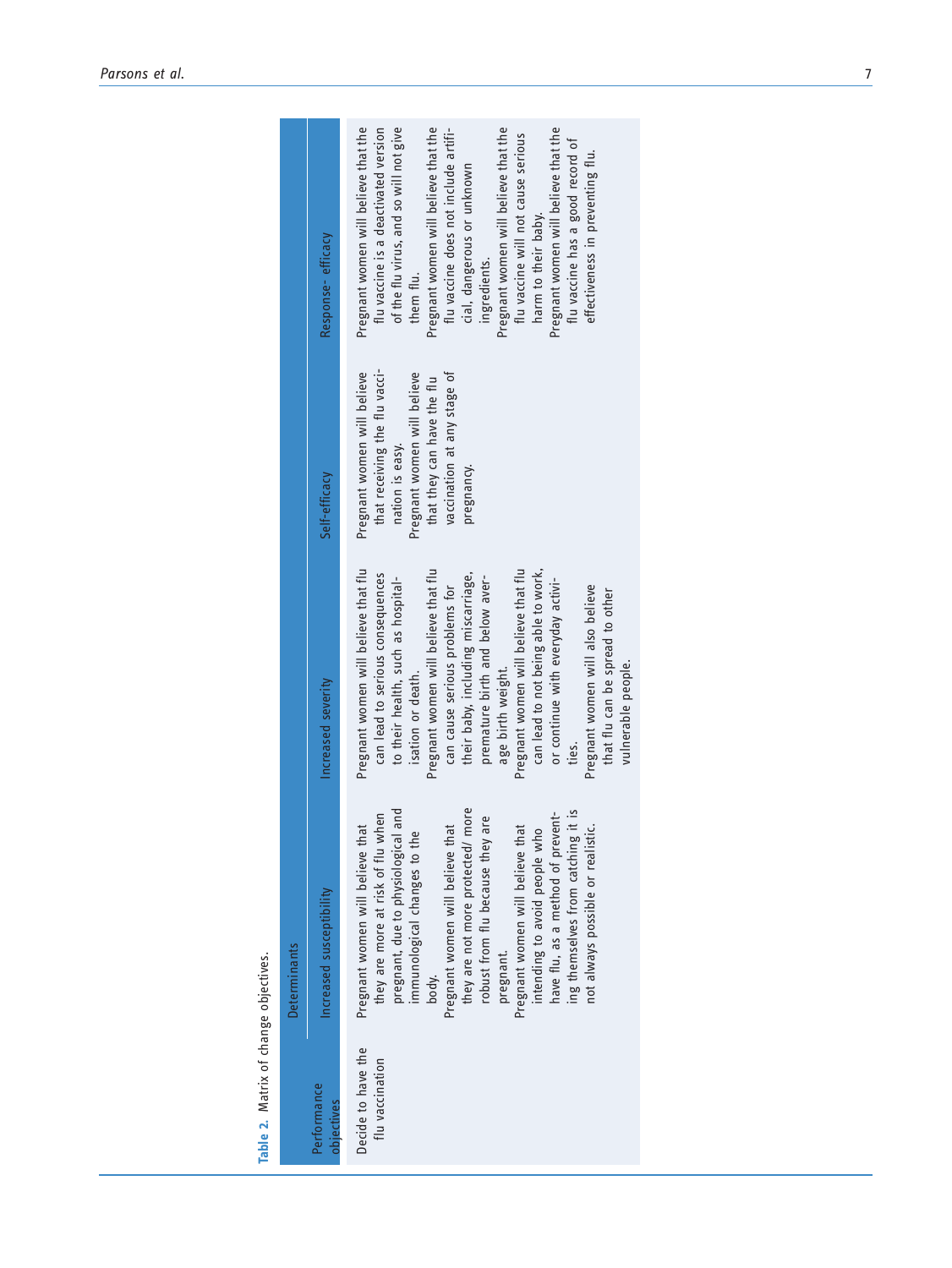| ì<br>١<br>5                                                              |  |
|--------------------------------------------------------------------------|--|
| l<br>֚֡                                                                  |  |
| ֧֧֚֝ <u>֚֓</u> ֚֓                                                        |  |
| i<br>1<br>í<br>j<br>さいこく                                                 |  |
| ī<br>j                                                                   |  |
| 5<br>ť<br>I<br>¢                                                         |  |
| ur<br>E<br>j<br>١                                                        |  |
| $\ddot{\phantom{0}}$<br>$\frac{1}{2}$<br>j<br>ł<br>١<br>١<br>i<br>I<br>١ |  |
| Ž<br>ē                                                                   |  |
|                                                                          |  |

| Content of animation                                                                                                                                                                                     | Change objectives addressed                                                                                                                                                                                                                                                                                                                                                                                                                                                                                                                                                         | Practical applications                                                                                                                                                                                                                                                                                                                                                                                                                                                                                                              | BCTs included in the animation.                                                                                                                                                                                                                                                                                     |
|----------------------------------------------------------------------------------------------------------------------------------------------------------------------------------------------------------|-------------------------------------------------------------------------------------------------------------------------------------------------------------------------------------------------------------------------------------------------------------------------------------------------------------------------------------------------------------------------------------------------------------------------------------------------------------------------------------------------------------------------------------------------------------------------------------|-------------------------------------------------------------------------------------------------------------------------------------------------------------------------------------------------------------------------------------------------------------------------------------------------------------------------------------------------------------------------------------------------------------------------------------------------------------------------------------------------------------------------------------|---------------------------------------------------------------------------------------------------------------------------------------------------------------------------------------------------------------------------------------------------------------------------------------------------------------------|
| Inform pregnant women about how<br>flu can be transmitted                                                                                                                                                | Pregnant women will believe that intending<br>of preventing themselves from<br>catching it is not always possible or<br>realistic, due to how flu is spread<br>people who have flu, as<br>to avoid<br>method                                                                                                                                                                                                                                                                                                                                                                        | Show that flu is spread by air borne<br>germs and spread through touch-<br>ing infected surfaces. Show that<br>you cannot always successfully<br>avoid people who are ill.                                                                                                                                                                                                                                                                                                                                                          | Credible source                                                                                                                                                                                                                                                                                                     |
| Inform pregnant women about why<br>they are more at risk from flu.                                                                                                                                       | risk of flu when pregnant, due to<br>not more protected/ more robust from flu<br>Pregnant women will believe that they are<br>Pregnant women will believe that they are<br>health, such as hospitalisation or death.<br>Pregnant women will believe that flu can<br>Pregnant women will believe that flu can<br>including miscarriage, premature birth<br>cause serious problems for their baby,<br>serious consequences to their<br>physiological and immunological<br>and below average birth weight.<br>because they are pregnant.<br>changes to the body.<br>more at<br>lead to | why pregnant women are less able<br>physiological changes in the body<br>oxygen use, in an attempt to pro-<br>Explain that response to infection is<br>to fight it off. Show possible con-<br>sequences of a pregnant woman<br>Show how flu can impact on preg-<br>Visually demonstrate, and explain<br>nant women and foetus. Show<br>weakened leaving them more<br>increased cardiac output and<br>decreased lung capacity, and<br>tect the developing foetus.<br>during pregnancy such as<br>susceptible to flu.<br>getting flu. | Information about health conse-<br>Salience of consequences<br>Credible source<br>quences                                                                                                                                                                                                                           |
| sequences to themselves and their<br>Inform pregnant women of the con-<br>baby should they not have the flu<br>vaccination and get flu, and the<br>consequences should they have<br>the flu vaccination. | such as hospitalisation or death.<br>will also believe that flu can be<br>tinue with everyday activities. Pregnant<br>lead to not being able to work, or con-<br>Pregnant women will believe that flu can<br>Pregnant women will believe that flu can<br>women will believe that flu can<br>including miscarriage, premature birth<br>cause serious problems for their baby,<br>serious consequences to their<br>to other vulnerable people.<br>and below average birth weight.<br>Pregnant 1<br>health,<br>women<br>lead to<br>spread                                              | daily activities, and the risk of flu<br>being spread to vulnerable groups.<br>Visually demonstrate not being able<br>Explain that pregnancy leads to an<br>pregnant women, and increased<br>increased risk of complications,<br>to go to work or continue with<br>risk of miscarriage, premature<br>birth and below average birth<br>hospitalisation and death for<br>weight for unborn baby.                                                                                                                                      | Comparative imagining of future<br>Information about health conse-<br>environmental consequences<br>nformation about social and<br>Information about emotional<br>Information about others'<br>Salience of consequences<br>Anticipated regret<br>consequences<br>Credible source<br>outcomes<br>approval<br>quences |
|                                                                                                                                                                                                          |                                                                                                                                                                                                                                                                                                                                                                                                                                                                                                                                                                                     |                                                                                                                                                                                                                                                                                                                                                                                                                                                                                                                                     | (continued)                                                                                                                                                                                                                                                                                                         |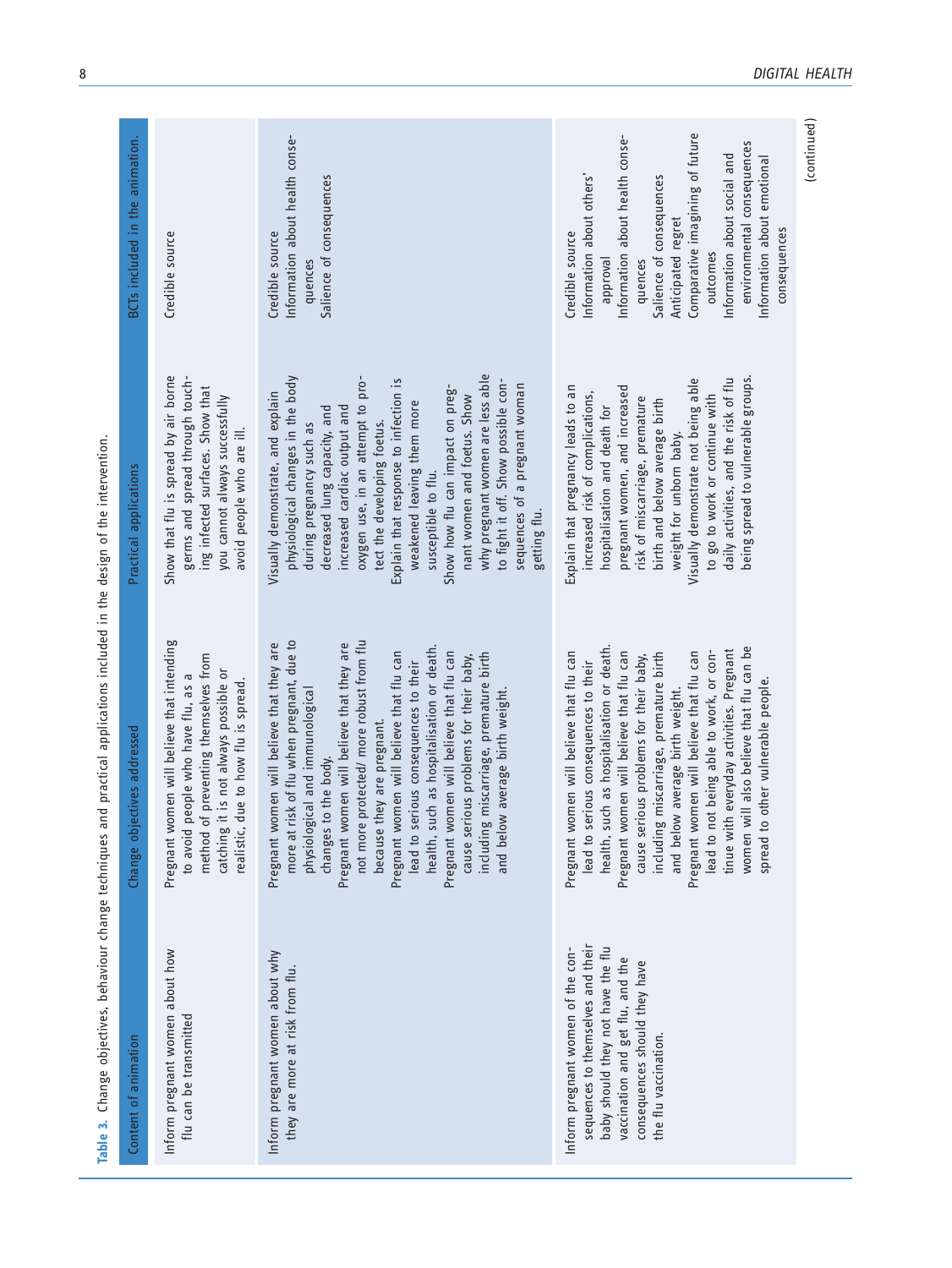|                     | BCTs included in the animation. | Credible source                                                                                                                                                                                                                                                                                   | Demonstration of the behaviour<br>Credible source                                                                                                                                       | Information about health<br>consequences<br>Credible source                                                                                                                                                                                                                                                                                                       |
|---------------------|---------------------------------|---------------------------------------------------------------------------------------------------------------------------------------------------------------------------------------------------------------------------------------------------------------------------------------------------|-----------------------------------------------------------------------------------------------------------------------------------------------------------------------------------------|-------------------------------------------------------------------------------------------------------------------------------------------------------------------------------------------------------------------------------------------------------------------------------------------------------------------------------------------------------------------|
|                     | Practical applications          | deactivated version of the flu virus<br>nant women the ingredients of the<br>with information within the ani-<br>Pregnant women will be provided<br>mation that makes them aware<br>Visually and verbally inform preg-<br>that the flu vaccine contains a<br>flu vaccination.<br>and is not live. | Demonstrate the pregnant woman<br>receiving the injection.                                                                                                                              | Visually show the journey the vaccine<br>takes within the body, and what it<br>does to protect against flu. Explain<br>protect from infection from the flu.<br>effectiveness of the flu vaccination.<br>Inform pregnant women about the<br>Explain that the flu vaccination<br>does not pose serious risks to<br>how it develops antibodies to<br>mother or baby. |
|                     | Change objectives addressed     | vaccine contains a deactivated version of<br>the flu virus, and so will not give them<br>Pregnant women will believe that the flu<br>women will believe that the flu<br>vaccination does not include artificial,<br>dangerous or unknown ingredients.<br>Pregnant<br>flu.                         | women will believe that receiving<br>women will believe that they can<br>have the flu vaccination at any stage of<br>the flu vaccination is easy.<br>pregnancy.<br>Pregnant<br>Pregnant | vaccination will not cause serious harm<br>Pregnant women will believe that the flu<br>Pregnant women will believe that the flu<br>vaccination has a good record of effec-<br>tiveness in preventing flu.<br>to their baby.                                                                                                                                       |
| Table 3. Continued. | Content of animation            | Inform pregnant women what is in<br>the vaccine                                                                                                                                                                                                                                                   | Demonstrate to pregnant women<br>how the vaccination is<br>administered.                                                                                                                | Demonstrate to pregnant women<br>what happens following the<br>vaccination.                                                                                                                                                                                                                                                                                       |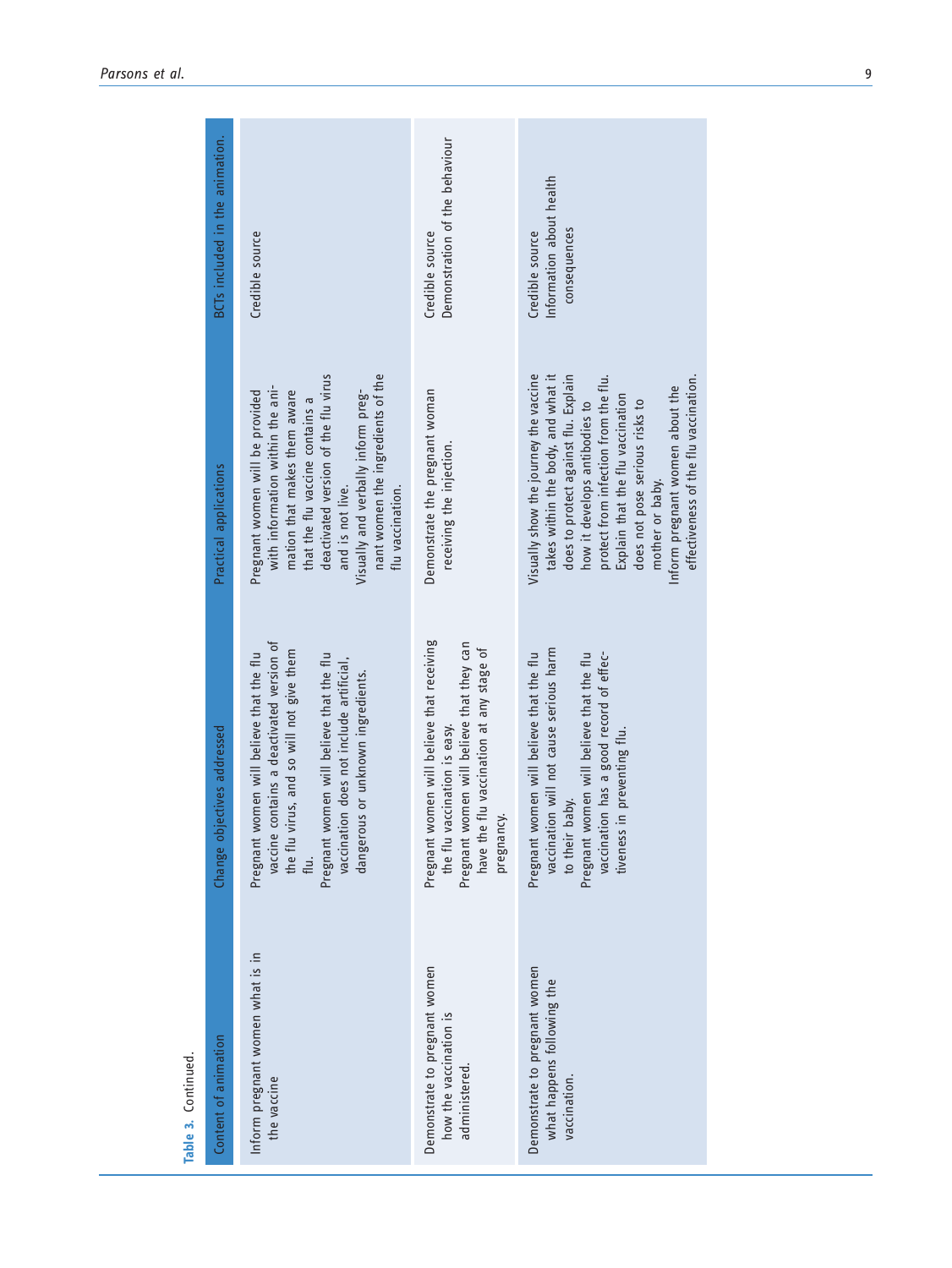personal consequences this has for her. The animation then shows what alternatively happens to her if she has the flu vaccination, showing in detail the ingredients of the vaccination, how the vaccine works, and how it protects her and her unborn baby. Screenshots from the finished animation can be seen in Figures 2 to 5, and the full animation can be seen here. [https://media.](https://media.coventry.ac.uk/View.aspx?id=15358~5j~BZGUS3vBws&code=Jn~sxNNicdbThnroI6OLadcRTbhRElXcOWhpBILTobWqlKNn3plS2W6umoxWaqsfEiotCOexK&ax=7D~LNpaexM2ChCzTL) [coventry.ac.uk/View.aspx?id=15358~5j~BZGUS3vBw](https://media.coventry.ac.uk/View.aspx?id=15358~5j~BZGUS3vBws&code=Jn~sxNNicdbThnroI6OLadcRTbhRElXcOWhpBILTobWqlKNn3plS2W6umoxWaqsfEiotCOexK&ax=7D~LNpaexM2ChCzTL) [s&code=Jn~sxNNicdbThnroI6OLadcRTbhRElXcO](https://media.coventry.ac.uk/View.aspx?id=15358~5j~BZGUS3vBws&code=Jn~sxNNicdbThnroI6OLadcRTbhRElXcOWhpBILTobWqlKNn3plS2W6umoxWaqsfEiotCOexK&ax=7D~LNpaexM2ChCzTL) [WhpBILTobWqlKNn3plS2W6umoxWaqsfEiotCOex](https://media.coventry.ac.uk/View.aspx?id=15358~5j~BZGUS3vBws&code=Jn~sxNNicdbThnroI6OLadcRTbhRElXcOWhpBILTobWqlKNn3plS2W6umoxWaqsfEiotCOexK&ax=7D~LNpaexM2ChCzTL) [K&ax=7D~LNpaexM2ChCzTL](https://media.coventry.ac.uk/View.aspx?id=15358~5j~BZGUS3vBws&code=Jn~sxNNicdbThnroI6OLadcRTbhRElXcOWhpBILTobWqlKNn3plS2W6umoxWaqsfEiotCOexK&ax=7D~LNpaexM2ChCzTL).

Acceptability study. Findings from the qualitative acceptability study (consisting of interviews with twelve pregnant or recently pregnant women) were analysed using content analysis, and showed that participants felt that the animation was acceptable and provided relevant information about flu and the flu vaccination at an appropriate level to increase pregnant women's knowledge and understanding of the risks of flu and the flu vaccination. Participants also felt that the animation was likely to increase pregnant women's intentions to take up the offer of the flu vaccination.<sup>39</sup> There were minor changes identified as a result of the acceptability testing, such as changes to colouring of background and characters within the animation, and ordering of the animation, which resulted in a final round of amendments and minor changes being made.

# Step 5: Implementation of the intervention

It was planned from the outset that the animation would be embedded as one part of the wider WCC and CCC 2018/19 and 2019/20 seasonal flu campaigns. The animation was hosted on the WCC and CCC websites and was used actively as part of their social media campaigns.

## **Discussion**

## Summary of the animation design process

This paper describes the development of a theory and evidence-based intervention to increase the uptake of flu vaccination amongst pregnant women. The intervention was shaped by considerable consultation with pregnant women, midwives, Public Health professionals and clinicians. The intervention design process resulted in the production of an animation conveying facts about flu and the vaccination, and detailing the potential risks of flu during pregnancy. Risk appraisals were targeted for change by informing pregnant women: that they are more at risk from flu due to physiological and immunological changes to the body, how flu is spread, that flu can lead to serious consequences to the health of pregnant women and their unborn baby, the consequences of getting flu on ability to work and carry out daily activities, and the potential risk of spreading flu to vulnerable people (such as young children). Efficacy appraisals were targeted for change by informing pregnant women: that having the flu vaccination is easy and is available at any stage of pregnancy, that the vaccination is a deactivated version of the flu virus and will not give them flu, the ingredients in the flu vaccination, and that the flu vaccination is a safe and largely effective way of preventing flu during pregnancy.

The final version reflected comments and feedback from pregnant women, midwives, clinicians and public health professionals, following extensive consultation, and this led to great improvements upon earlier drafts. The suggestion made by pregnant women and midwives, to reorder the scenarios to show in full the impact of choosing not to get vaccinated, before moving onto to the impact of having the vaccination, makes the final animation clearer and easier to follow. Inclusion of a resource for more information at the end of the animation was suggested, which increases the usefulness and professionalism of the animation. Minor changes to language used to convey facts about the safety, recommendation and administration of the vaccination, made the animation more in-line with existing Public Health messages and campaigns, and more in line with current midwifery practice. The process of making repeated versions was time consuming, and increased the financial cost of the completed animation, but was valuable to the overall usefulness and appropriateness of the animation.

### Strengths of the animation and the study

Previous research suggests that digital interventions, such as websites, text messages videos and computer games, are effective in changing health behaviour.<sup>23-25</sup> The animation has the potential to have good reach due to the rapid increase in the use of internet and mobile devices. $20$  This means that the animation can be accessed easily, and by a large proportion of the target population. Furthermore, the use of evidence and recommendations in development increase the potential usefulness of the animation, in increasing vaccination behaviour amongst pregnant women.

The current animation will have no implementation costs and is easily embedded into the wider Public Health flu campaigns. Despite being developed with the intention to include the animation in campaigns across Coventry and Warwickshire, it is in fact suitable for all pregnant women in the UK (subtitles can be enabled to overcome language barriers), as the content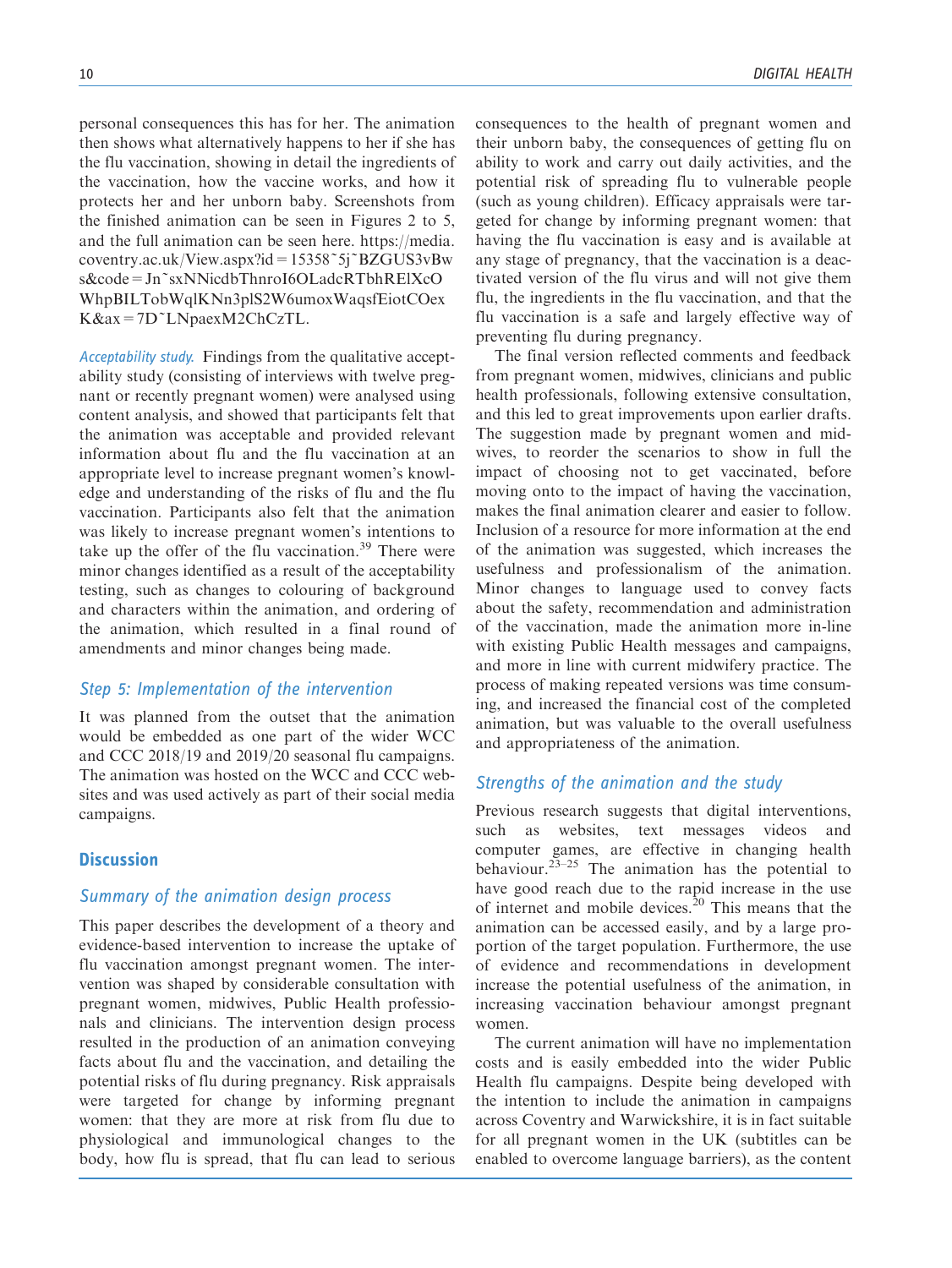

Figure 2. Depiction of how the heart and lungs change and move as a result of the development of the baby as pregnancy develops.



Figure 3. The midwife visits the pregnant woman and asks if she has had the flu vaccination and provides her with an information leaflet to read about the vaccination.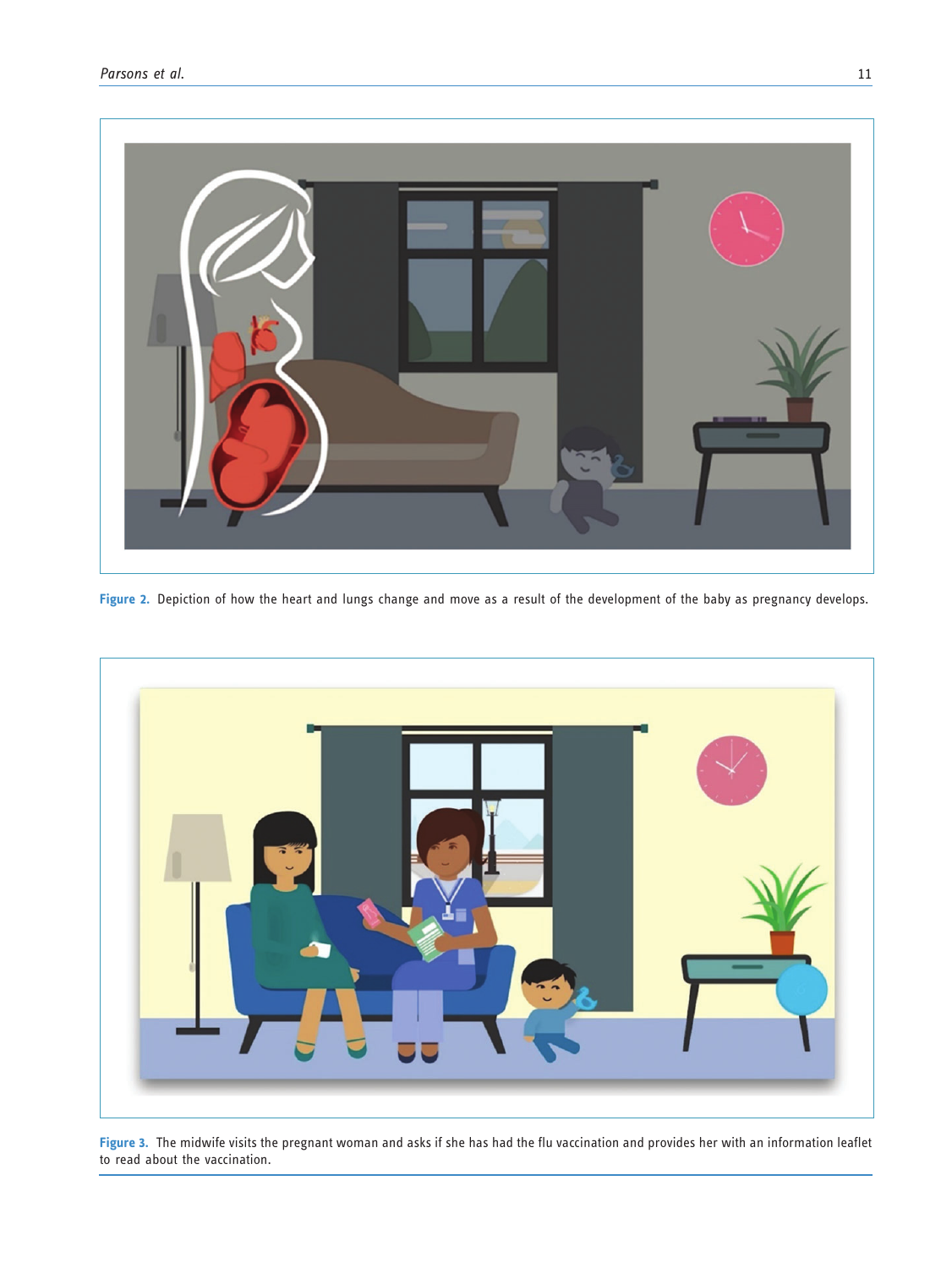

Figure 4. The pregnant woman visits the practice nurse and asks some questions about the flu vaccination before deciding to have it. The practice nurse then administers the flu vaccine.



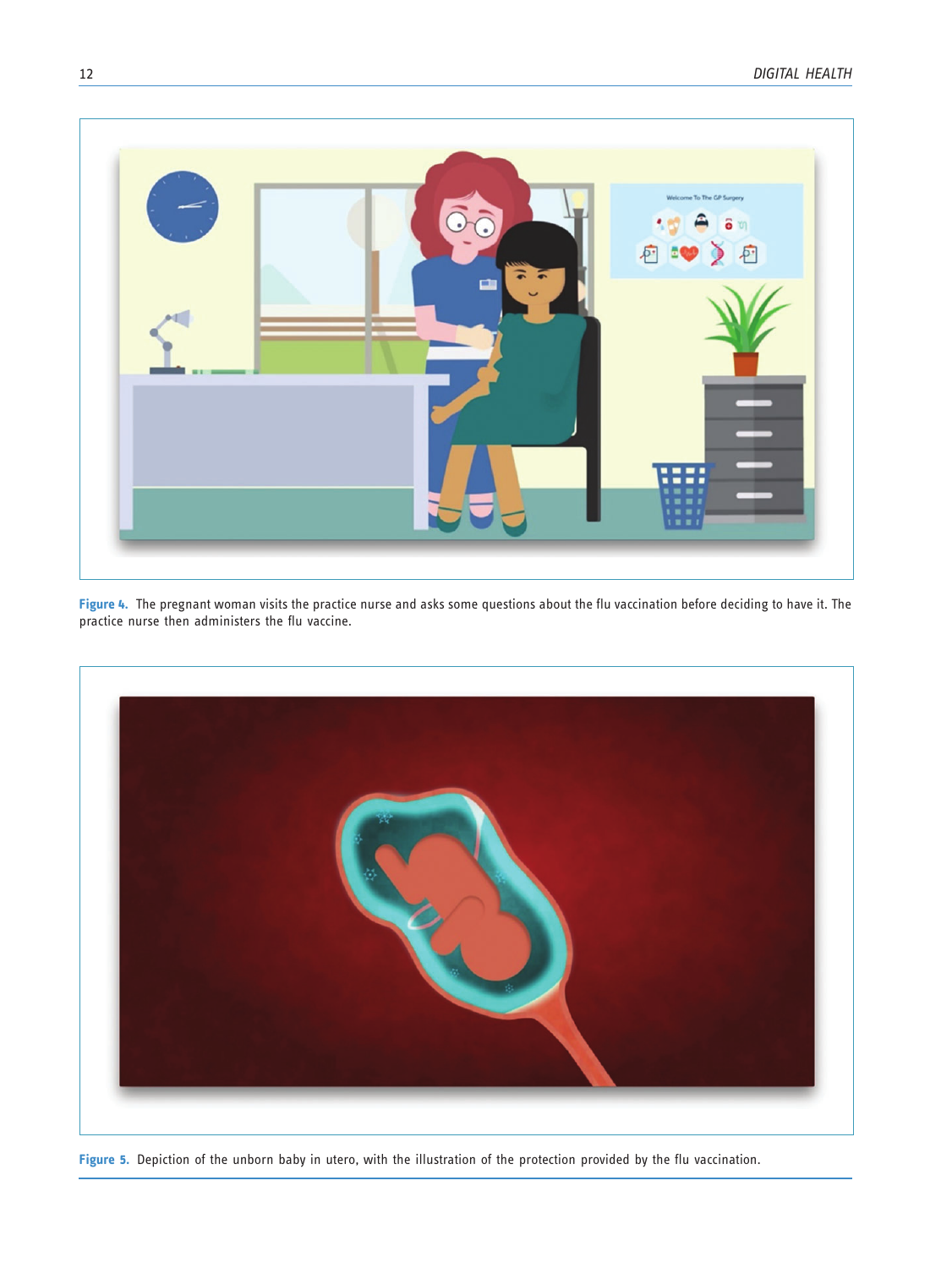and information is not specific to the geographic area, and therefore could be shared on a wider scale.

The animation has the potential to be useful as a resource for midwives too. Future plans for the animation include using it as an online resource to allow midwives to disseminate appropriate information about flu to pregnant women. Furthermore, if successful in increasing the flu vaccination rates, it has the potential to reduce the financial burden that flu in pregnancy has on the NHS, by way of less pregnant women hospitalised due to serious complications, and less premature births or neonatal care needed as a result of maternal flu during pregnancy.

As the animation was subjected to thorough consultation, and was designed in collaboration with various stakeholders, it is a reflection of what pregnant women want, and what midwives are happy to signpost these women to.

A benefit of the process, is the consultation and collaboration with important stakeholders. Many advantages of working co-creatively with the target audience have been documented. In particular, collaborating with people who will potentially use the product increases the range of perspectives included, can lead to unique and innovative ideas, and can better match the end product with the need of the audience. $32$ Pregnant women, midwives, public health professionals and clinicians were consulted at each stage of the process. This approach to the intervention design helped to increase the acceptability and appropriateness of the animation for the target audience. Without the consultation and the collaboration, the animation would differ to the final product.

A strength of the intervention development process lies with the chosen methodology. Intervention Mapping $33$  is a robust process, using clearly defined steps, resulting in an intervention that is theory- and evidence-based, whilst grounded in the needs of the target population. Using Intervention Mapping allows for transparent reporting of the process, including what was involved at each step, making it replicable if required.

# Weaknesses of the animation and the study

One weakness is the fact that other potentially important determinants of behaviour (beyond risk and efficacy appraisal) are not addressed by this intervention. The animation was only designed to change appraisals of risk, with no attempts made to change environmental factors, for example, GP surgeries vaccination strategies, accessible clinic times, $11$  or influence from healthcare professionals.<sup>42</sup> This places the focus of the intervention firmly on changing risk and efficacy appraisals but as a consequence limits its potential efficacy. However, this decision was also made in light of discussions around vaccination behaviour being a relatively simple health behaviour that individuals are only required to perform once. Accordingly, unlike for other behaviours such as physical activity, or smoking cessation that require high levels of sustained self-regulation, motivation was expected to have a more direct relationship with action. Flu vaccination behaviour itself is relatively simple to execute (i.e. the process of being vaccinated requires little effort on the behalf of the recipient, and only one dose is required rather than repeated effort), and approaches of some GP surgeries (such as vaccinating opportunistically) make access to the vaccination easy and convenient<sup>11</sup>). Furthermore, meta-analysis evidence suggests a relationship between intention and behaviour, showing that a medium-to-large increase in intention, leads to a small-to-medium increase in behaviour.<sup>43</sup> This suggests that intention to vaccinate is a suitable outcome to address.

Ultimately this animation is designed to sit within wider Public Health Campaigns in addition to being used on its own. It is acknowledged that this animation may be successful in changing flu related risk, but it may be that changing risk alone, may not be sufficient to change behaviour. The aim of this animation was therefore to target an increase in intention to vaccinate, with the acknowledgement that when placed within a larger campaign, other elements (such as information around the safety of the vaccination, or measures to increase healthcare provider recommendation) may compliment the animation and help motivate a change in behaviour. A wider campaign would be well placed to target a number of factors, including environmental factors that influence the decision to vaccinate amongst pregnant women.

A challenge lies with the length of the animation. Initial plans were for the animation to be between two and three minutes, but this was not possible. Due to the amount of information covered, the completed animation was longer than anticipated, lasting four and a half minutes. Work has been conducted into optimum lengths of videos, which suggests that audience's engagement peaks at 70% when the length is up to two minutes in length, after which it drops. However, for videos lasting four to five minutes such as the current animation, engagement is still approximately 65%, reflecting little drop-off compared to videos lasting two or three minutes.<sup>44</sup>

One important consideration throughout the animation development process was the presence of different priorities for researchers and the Public Health departments of WCC and CCC. There was a need to balance the needs and aims of the public health professionals, who wanted the animation to compliment other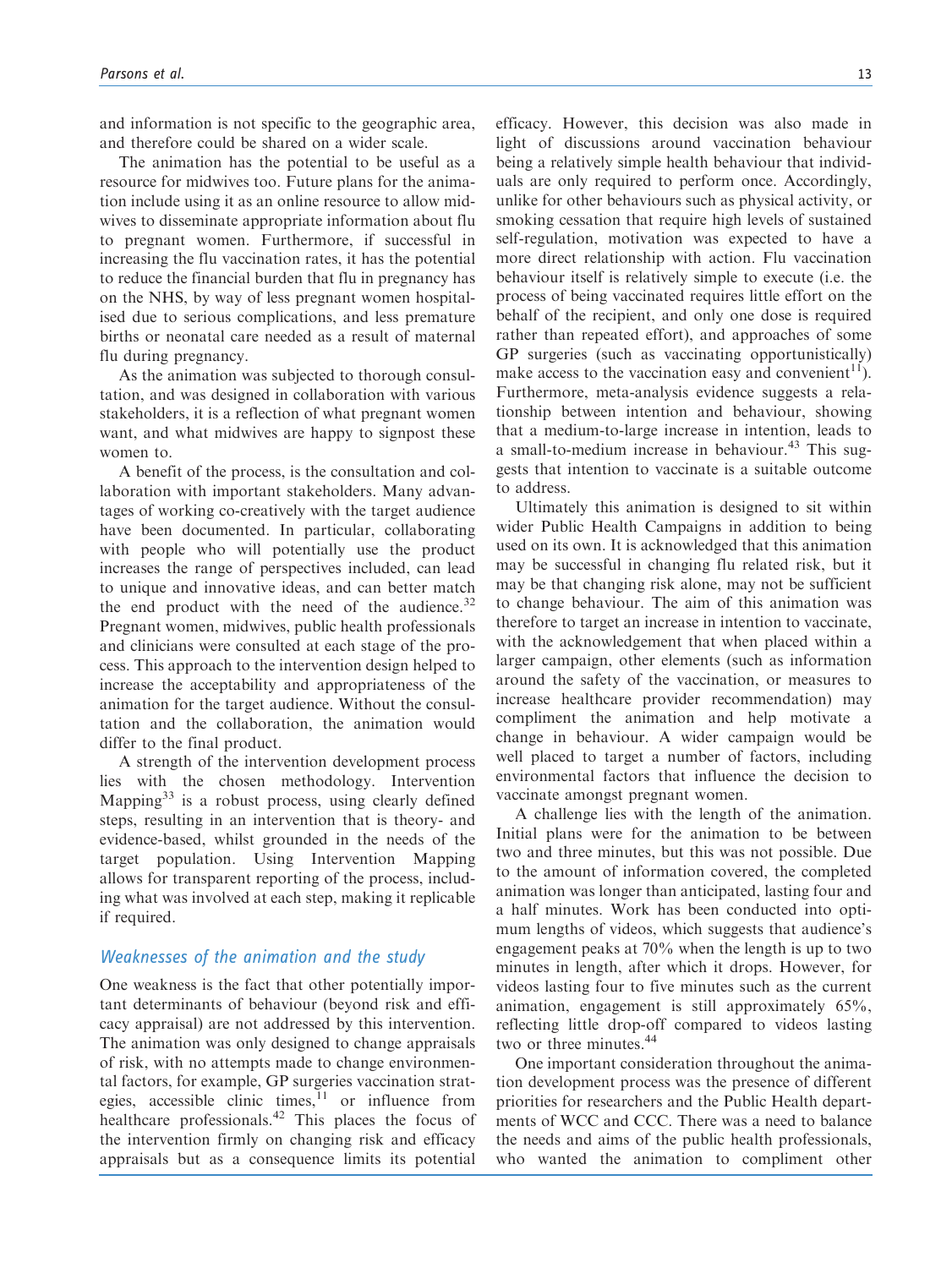elements of their seasonal flu campaign, whilst ensuring the integrity of the intervention and the theoretical influence were maintained and not diluted.

Differing priorities of the parties involved led to some time delays. There were project-related time constraints, and in order for the animation to be included in the 2018/19 Public Health flu campaign, it needed to be completed by a specified date. The design company however, had no academic or campaign considerations, and as a commercial company had other work ongoing. This meant that the design company needed encouragement to complete as quickly as possible.

# Implications for practice and research

The animation has potential usefulness to the NHS. It could be a way for midwives to disseminate information about flu and the flu vaccination to pregnant women, without impacting on consultation time, as it could be a resource that is given to pregnant women to look at outside of an appointment. It also has potential usefulness for midwife practice. Furthermore, used within a primary care setting such as a general practice as part of routine flu vaccination communication could further increase the access to the information within the animation. As the animation was based on findings of qualitative work with pregnant women,<sup>39</sup> the information contained within the animation is likely to be consistent with questions or concerns that pregnant women may have about flu and the vaccination.

Further research surrounding the implementation of the animation into routine care is needed to establish the effectiveness of the animation (related to Step 6 of Intervention Mapping). The study authors are planning a future experimental study to test the effectiveness of the animation. As well as ascertaining the effectiveness of the intervention, this will provide valuable evidence, lacking in the risk literature, about the relationship between risk and health behaviour. Despite decades of research into risk appraisals, little is known about their influence on changing health behaviours, as much research to date consists of correlational analysis, highlighting the need for more experimental evidence.<sup>45</sup>

# Conclusions

This article describes the development of an animation that aims to increase the uptake of flu vaccination amongst pregnant women. It is the first known intervention to use an animation to target an increase in flu vaccination uptake amongst pregnant women, using risk and efficacy theory. Previous literature proposes that risk and efficacy appraisals can change behaviour, providing an evidence base for the animation. The animation targets both risk and efficacy appraisals, which builds on previous interventions which often only target risk appraisals. The Intervention Mapping approach<sup>33</sup> provided a systematic basis for the design and the development of a theory-based intervention, heavily influenced by consultation and collaboration with pregnant women, midwives, clinicians and Public Health professionals. This collaboration increases the likelihood that the animation is appropriate for pregnant women and strengthens the potential usefulness of it.

Acknowledgements: The authors would like to thank

Warwickshire County Council and Coventry City Council for funding the costs of producing the animation, and all the pregnant women, midwives, clinicians and Public Health Professionals in taking the time to provide feedback and advice on the intervention materials.

Contributorship: JP led the research, supported by KN, EB and NI. EB. All authors contributed to the writing and revising of the manuscript.

**Declaration of conflicting interests:** The author(s) declared no potential conflicts of interest with respect to the research, authorship, and/or publication of this article.

**Funding:** The author(s) disclosed receipt of the following financial support for the research, authorship, and/or publication of this article: This work was completed as part of a PhD studentship at Coventry University dated September 2015–September 2018. The animation design costs were funded by Warwickshire County Council and Coventry City Council Public Health Departments. Funding for publication of this paper was provided by the Open Access Fund at the University of Warwick.

### Guarantor: JEP.

**ORCID iD:** Joanne E Parsons  $\Box$  [https://orcid.org/0000-0002-](https://orcid.org/0000-0002-6542-8492) [6542-8492](https://orcid.org/0000-0002-6542-8492)

**Peer review:** This manuscript was reviewed by reviewers who have chosen to remain anonymous.

### References

- 1. Fell DB, Azziz-Baumgartner E, Baker MG, et al. Influenza epidemiology and immunization during pregnancy: final report of a world health organization working group. Vaccine 2017; 35: 5738–5750.
- 2. Campbell H, Van Hoek AJ, Bedford H, et al. Attitudes to immunisation in pregnancy among women in the UK targeted by such programmes. Br J Midwifery 2015; 23: 566–573.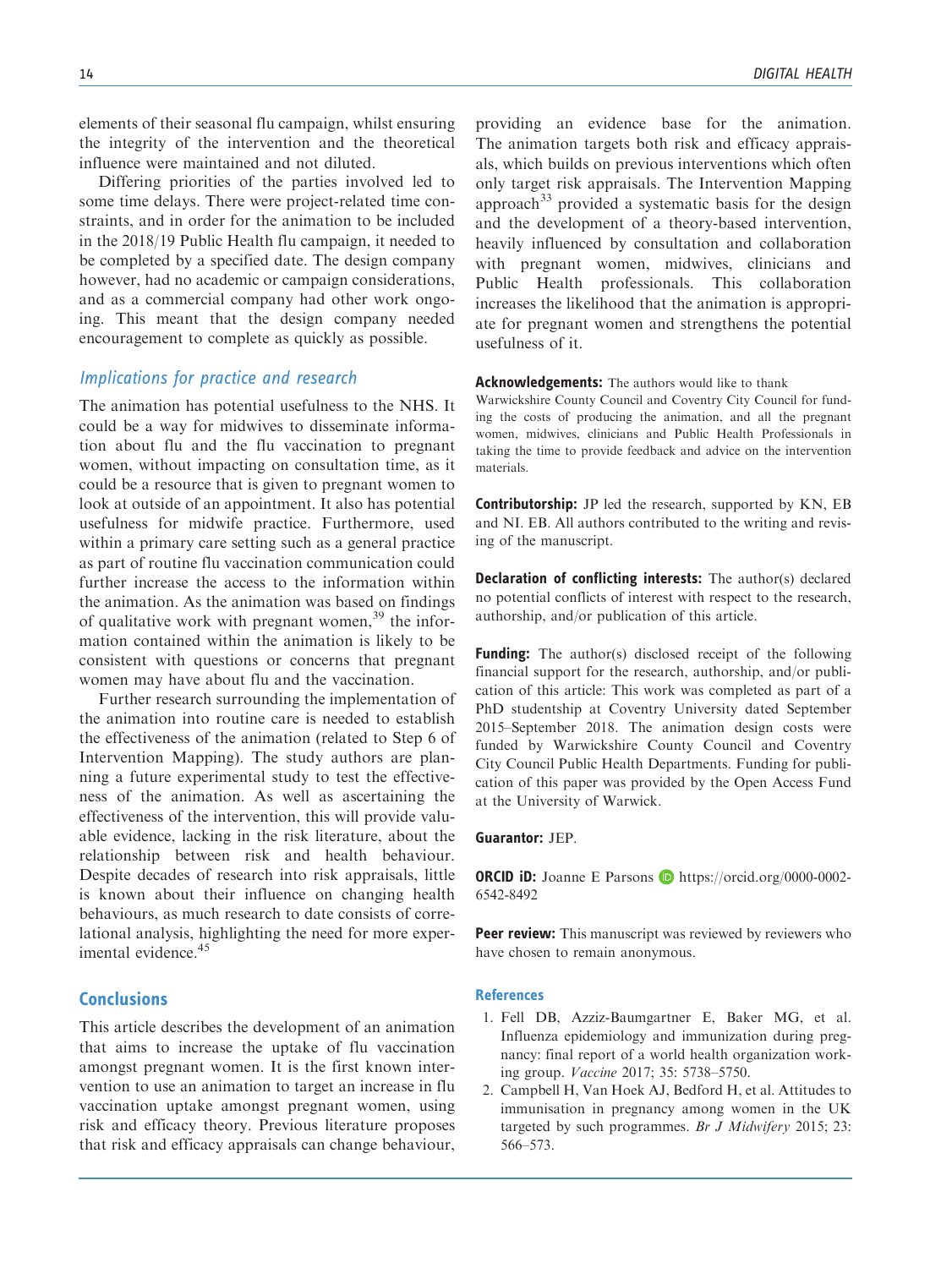- 3. Joint Committee on Vaccination and Immunisation (JCVI). Minute of the meeting held on Wednesday 6 October 2010, [http://webarchive.nationalarchives.gov.](http://webarchive.nationalarchives.gov.uk/20120907095400/http://www.dh.gov.uk/ab/JCVI/DH_107556) [uk/ 20120907095400/http://www.dh.gov.uk/ab/JCVI/](http://webarchive.nationalarchives.gov.uk/20120907095400/http://www.dh.gov.uk/ab/JCVI/DH_107556) DH 107556 (2010, accessed 9 April 2021).
- 4. Regan AK, Tracey L, Blyth CC, et al. A prospective cohort study comparing the reactogenicity of trivalent influenza vaccine in pregnant and non-pregnant women. BMC Pregnancy Childbirth 2015; 15: 61.
- 5. Madhi SA, Cutland CL, Kuwanda L, et al. Influenza vaccination of pregnant women and protection of their infants. N Engl J Med 2014; 371: 918–931.
- 6. Public Health England. Seasonal influenza vaccine uptake in GP patients: winter season 2018 to 2019. Final data for 1 September 2018 to 28 February 2019, [https://assets.publishing.service.gov.uk/government/](https://assets.publishing.service.gov.uk/government/uploads/system/uploads/attachment_data/file/804889/Seasonal_influenza_vaccine_uptake_in_GP_patients_1819.pdf) [uploads/system/uploads/attachment\\_data/file/804889/](https://assets.publishing.service.gov.uk/government/uploads/system/uploads/attachment_data/file/804889/Seasonal_influenza_vaccine_uptake_in_GP_patients_1819.pdf) Seasonal influenza vaccine uptake in GP patients [1819.pdf](https://assets.publishing.service.gov.uk/government/uploads/system/uploads/attachment_data/file/804889/Seasonal_influenza_vaccine_uptake_in_GP_patients_1819.pdf) (2019, accessed 9 April 2021).
- 7. Centre for Disease Control and Prevention (CDC). Influenza vaccination among pregnant women– Massachusetts, 2009–2010. MMWR Morb Mortal Wkly Rep 2013; 62: 854–857.
- 8. Frew PM, Zhang S, Saint-Victor DS, et al. Influenza vaccination acceptance among diverse pregnant women and its impact on infant immunization. Hum Vaccin Immunother 2013; 9: 2591–2602.
- 9. Laenen J, Roelants M, Devlieger R, et al. Influenza and pertussis vaccination coverage in pregnant women. Vaccine 2015; 33: 2125–2131.
- 10. O'Shea A, Cleary B, McEntee E, et al. To vaccinate or not to vaccinate? Women's perception of vaccination in pregnancy: a qualitative study. BJGP Open 2018; 2.
- 11. Newby KV, Parsons J, Brooks J, et al. Identifying strategies to increase influenza vaccination in GP practices: a positive deviance approach. Fam Pract 2016; 33: 318–323.
- 12. Dexter LJ, Teare MD, Dexter M, et al. Strategies to increase influenza vaccination rates: outcomes of a nationwide cross-sectional survey of UK general practice. BMJ Open 2012; 2: e000851.
- 13. Wright AJ. The impact of perceived risk on risk-reducing behaviours. Health Psychol 2010; 111–121.
- 14. Rosenstock IM. Historical origins of the health belief model. Health Educ Monographs 1974; 2: 328–335.
- 15. Rogers R. The impact of perceived risk on risk-reducing behaviours. In: French DP, Kaptein A, Vedhara K, et al. (eds) Health psychology. Oxford: Blackwell, 1983, p.111.
- 16. Witte K. The impact of perceived risk on risk-reducing behaviours. In: French DP, Kaptein A, Vedhara K, et al. (eds) Health psychology. Oxford: Blackwell, 1992, p.111.
- 17. Brewer NT, Chapman GB, Gibbons FX, et al. Metaanalysis of the relationship between risk perception and health behavior: the example of vaccination. Health Psychol 2007; 26: 136–145.
- 18. Sheeran P, Harris PR and Epton T. Does heightening risk appraisals change people's intentions and behavior?

A meta-analysis of experimental studies. Psychol Bull 2014; 140: 511–543.

- 19. Tannenbaum MB, Hepler J, Zimmerman RS, et al. Appealing to fear: a meta-analysis of fear appeal effectiveness and theories. Psychol Bull 2015; 141: 1178–1204.
- 20. Office of National Statistics. Internet access-households and individuals, Great Britain: 2019, [www.ons.gov.uk/](http://www.ons.gov.uk/peoplepopulationandcommunity/householdcharacteristics/homeinternetandsocialmediausage/bulletins/internetaccesshouseholdsandindividuals/2019) [peoplepopulationandcommunity/householdc haracteris](http://www.ons.gov.uk/peoplepopulationandcommunity/householdcharacteristics/homeinternetandsocialmediausage/bulletins/internetaccesshouseholdsandindividuals/2019) [tics/homeinternetandsocialmediausage/bulletins/interne](http://www.ons.gov.uk/peoplepopulationandcommunity/householdcharacteristics/homeinternetandsocialmediausage/bulletins/internetaccesshouseholdsandindividuals/2019) [taccesshouseholdsandindividuals/2019](http://www.ons.gov.uk/peoplepopulationandcommunity/householdcharacteristics/homeinternetandsocialmediausage/bulletins/internetaccesshouseholdsandindividuals/2019) (2019, accessed 9 April 2021).
- 21. Pal K, Dack C, Ross J, et al. Digital health interventions for adults with type 2 diabetes: qualitative study of patient perspectives on diabetes selfmanagement education and support. J Med Internet Res 2018; 20: e40.
- 22. Davies EB, Morriss R and Glazebrook C. Computerdelivered and web-based interventions to improve depression, anxiety, and psychological well-being of university students: a systematic review and meta-analysis. J Med Internet Res 2014; 16: e130.
- 23. Griffiths SE, Parsons J, Naughton F, et al. Are digital interventions for smoking cessation in pregnancy effective? A systematic review and meta-analysis. Health Psychol Rev 2018; 12: 333–356.
- 24. Morrison D, Wyke S, Agur K, et al. Digital asthma selfmanagement interventions: a systematic review. J Med Internet Res 2014; 16: e51.
- 25. Roberts AL, Fisher A, Smith L, et al. Digital health behaviour change interventions targeting physical activity and diet in cancer survivors: a systematic review and meta-analysis. J Cancer Surviv 2017; 11: 704–719.
- 26. French DP, Cameron E, Benton JS, et al. Can communicating personalised disease risk promote healthy behaviour change? A systematic review of systematic reviews. Ann Behav Med 2017; 51: 718–729.
- 27. French DP and Marteau TM. 2007. Communicating risk. In Ayers S, Baum A, McManus C, et al. (eds) Cambridge handbook of psychology, health and medicine. Cambridge: Cambridge University Press. pp. 431–435.
- 28. Mevissen FE, Meertens RM, Ruiter RA, et al. HIV/STI risk communication: the effects of scenario-based risk information and frequency-based risk information on perceived susceptibility to chlamydia and HIV. J Health Psychol 2009; 14: 78–87.
- 29. Nisbett RE and Ross L. Human inference: Strategies and shortcomings of social judgment. Epub ahead of print 1980. DOI: 10.2307/2184495
- 30. Loewenstein GF, Weber EU, Hsee CK, et al. Risk as feelings. Psychol Bull 2001; 127: 267–286.
- 31. Public Health England. Seasonal flu vaccine uptake in GP patients: final end of season data for 1 September 2018 to 28 February 2019 by local team and CCG, [www.gov.uk/government/statistics/seasonal-flu-vaccine](http://www.gov.uk/government/statistics/seasonal-flu-vaccine-uptake-in-gp-patients-winter-2018-to-2019)[uptake-in-gp-patients-winter-2018-to-2019](http://www.gov.uk/government/statistics/seasonal-flu-vaccine-uptake-in-gp-patients-winter-2018-to-2019) (2019, accessed 9 April 2021).
- 32. Holliday N, Magee P and Walker-Clarke A. Reflections on Creative Methodologies for Health Technology